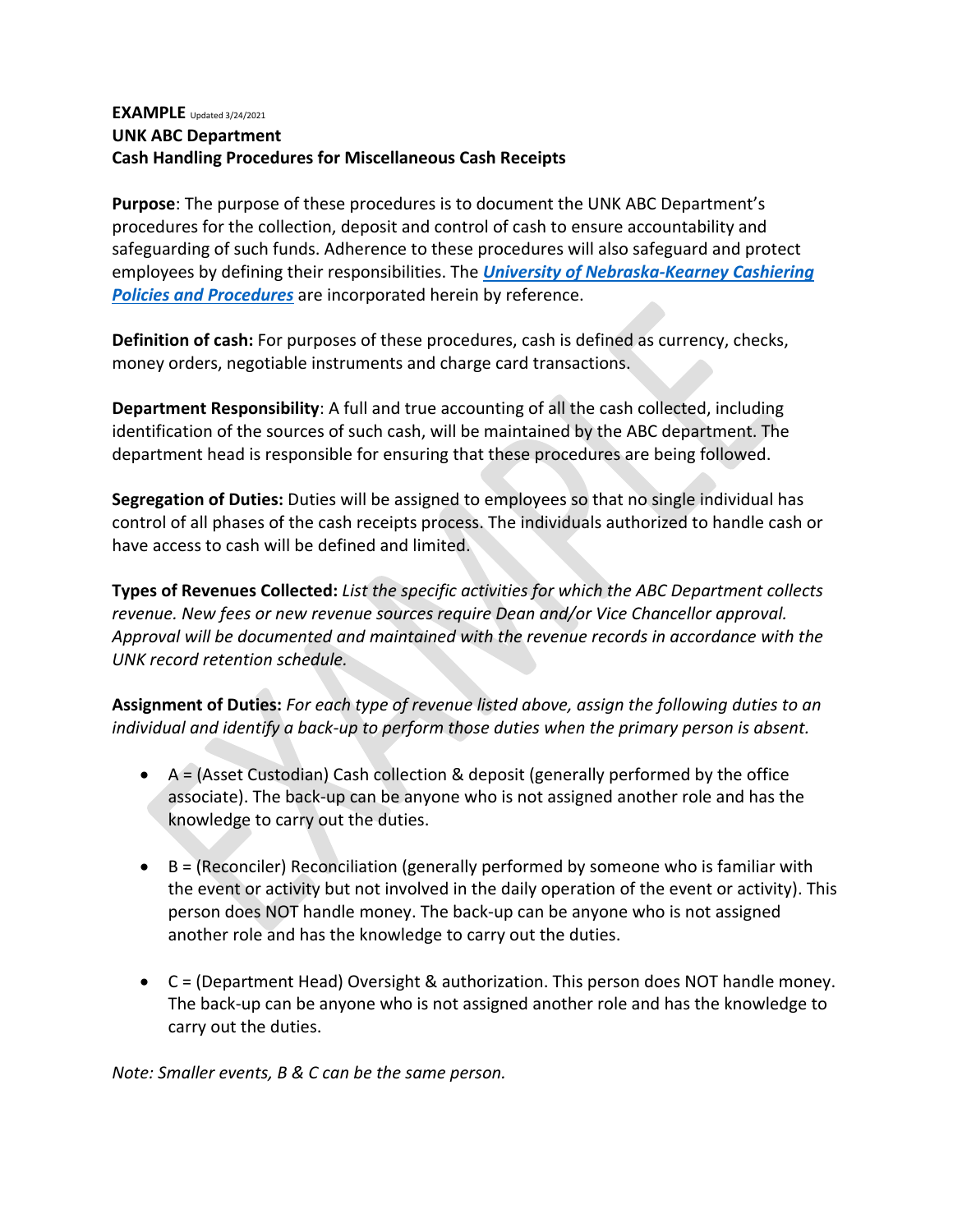## **Cash collection & deposit:**

*This example assumes the department does not have a cash register or cashiering software. The procedures should be adapted if such systems exist.* 

#### Currency/Coin

- 1. Generally, acceptance of cash as a form of payment will be limited and processes established to facilitate and encourage other methods of payment.
- 2. When presented with a cash payment, count the money to verify the correct amount.
- 3. Prepare a two part written receipt. The receipt will include:
	- Date
	- Dollar amount
	- Name of the person paying for the transaction
	- Description of the service or product
	- Department name
	- Signature of cash handler
- 4. Give one copy of the receipt to the customer and keep one copy in the receipt book.
- 5. If a receipt is voided, print the word void across the receipt and maintain both copies in the receipt book.
- 6. Record the receipt in the transaction log.
- 7. If cash is frequently received in the mail, two persons should open the mail, record the receipts in the transaction log, and initial & date the transaction log.

## Checks/Money Orders

- 1. When presented with a check or money order payment, verify the following:
	- Check is made out to University of Nebraska at Kearney.
	- Check is not stale-dated or post-dated.
	- Written amount and numerical amount agree.
	- Payer's signature is not missing.
	- Check is drawn on a U.S. bank in U.S. funds.
	- Bank account and routing number is printed on the check.
- 2. Stamp the back of the check with the UNK endorsement stamp immediately upon receipt.
- 3. Record the receipt in the transaction log.
- 4. The cancelled check will serve as the payer's receipt. For money orders, a receipt can be issued if requested. Follow instructions per currency/coin section above and note "money order" on the receipt.
- 5. Do not make copies of the checks.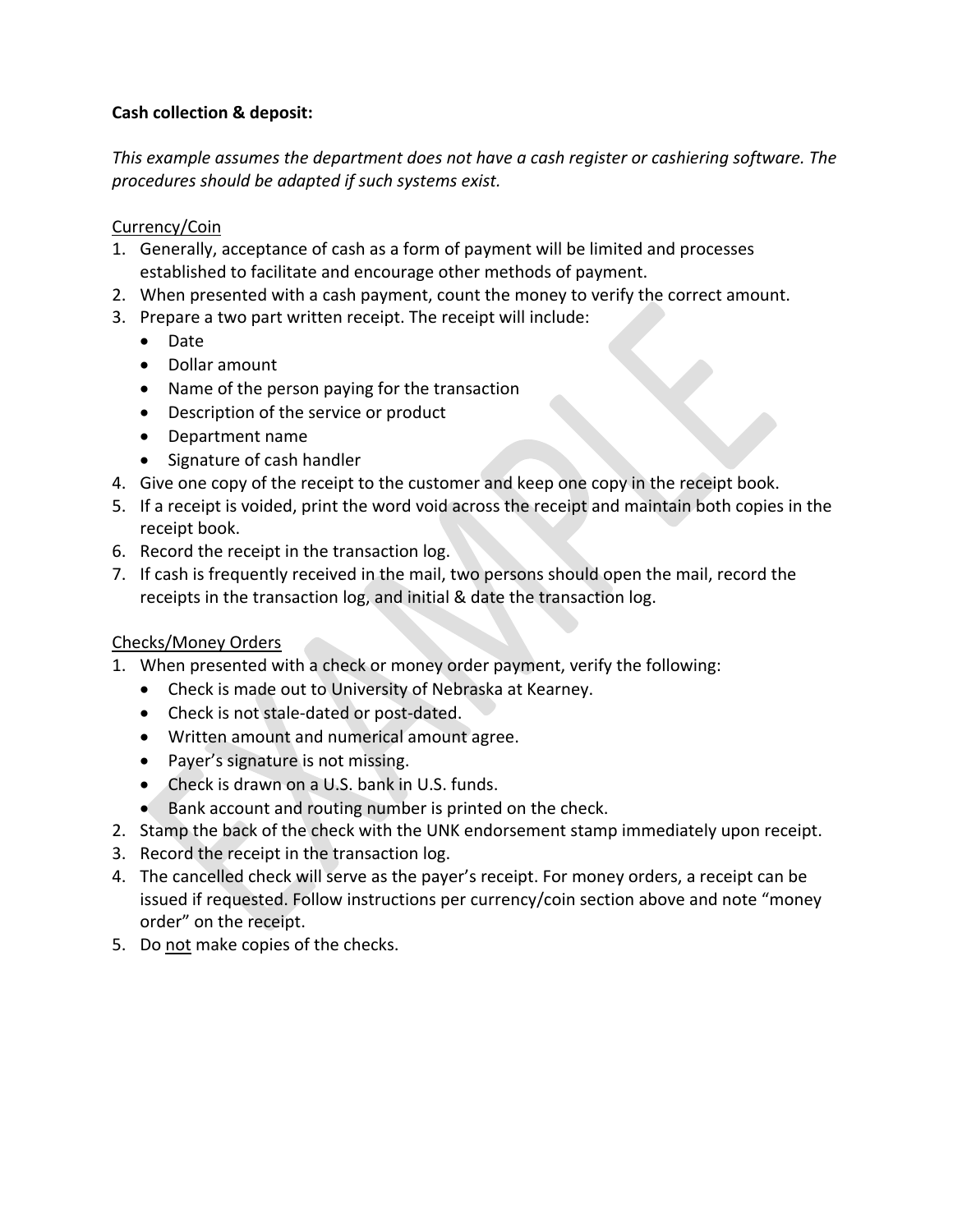## Debit Card/Credit Card (only if department has an approved Finance Office issued credit card terminal)

- 1. The *UNK Credit Card Information Security Guidelines* are to be followed.
- 2. Inspect the credit card terminal and cables daily to verify nothing has not been tampered with or altered. Document inspection in CC Terminal Inspection Log.
- 3. Only Visa or MasterCard payment brands are accepted.
- 4. Swipe the card through the magnetic card reader terminal.
- 5. Enter transaction amount.
- 6. Print the receipt. Verify receipt says "Encrypted by Elavon". Verify full credit card number does not print on receipt. Contact Finance Office with problems.
- 7. Obtain the customer's signature on receipt, compare the signature with the signature on the back of the card, and keep the signed receipt with the daily deposit documentation.
- 8. Print a second copy of the receipt and give to the customer.
- 9. Never write down credit card information or enter credit card information into a computer or phone.
- 10. Record the receipt in the transaction log.
- 11. At the end of the day, settle the credit card machine and print a settlement report. Add up the signed credit card receipts and match the total to the settlement report. Keep the settlement report and receipts with the daily deposit documentation.

## Online Payments

- 1. Contact the Finance Office to establish a website to receive online payments. Only websites verified for PCI compliance by the Finance Office can be used for online payments.
- 2. The customer enters their credit card information directly into the secure online payment website. The credit card transaction is processed automatically, the money is deposited directly into the University's bank account, and the transaction is automatically posted to the department's cost center in SAP (2 day delay). No transmittal or deposit is necessary.
- 3. Department personnel SHOULD NOT enter credit card information into the online payment website on behalf of the customer. Only the customer should enter their credit card information.

# **Security**

- 1. Do not leave money, credit card terminal, receipt books, or transaction log unattended at any time. Secure these items in the safe when not in use or until deposited with the Finance Office.
- 2. Access to the safe and knowledge of the combination is limited to the Office Associate *(assuming A=Office Associate)* and their back-up *(insert person)*.
- 3. Safe combination will be changed immediately upon staffing changes.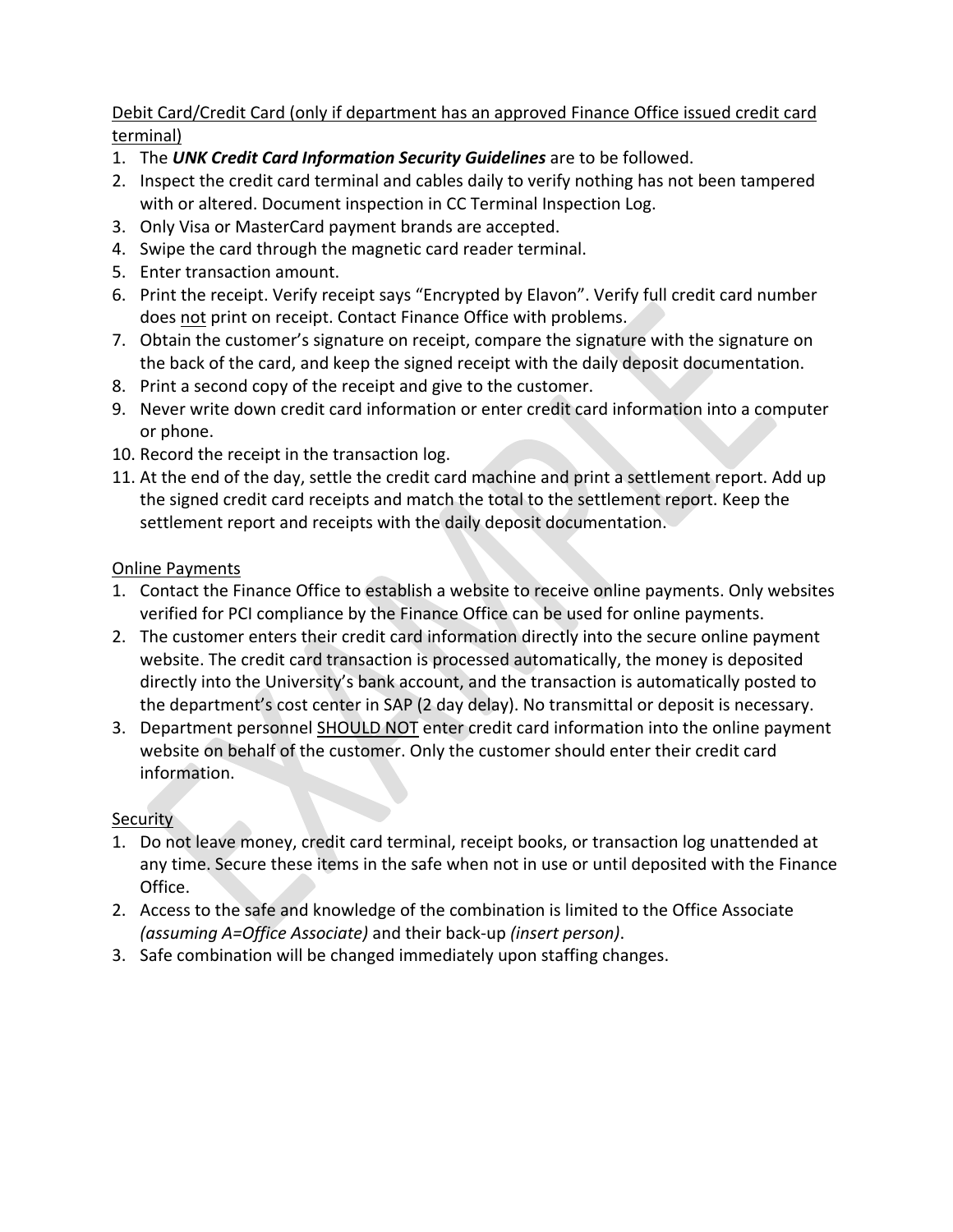#### Deposit Preparation

- 1. Each morning, prepare the cash receipts from the previous day for deposit with the Finance Office.
- 2. Add up the currency and coin. Order money by denomination, facing the same way, and secure with adding machine tape. Add up the cash receipts per the receipt book for the day and verify the total equals the total of the currency and coin.
- 3. Add up the checks and secure checks with adding machine tape.
- 4. Copy and paste transactions for the previous day from the transaction log into the transmittal detail form. Sort by payment type and subtotal.
- 5. Verify the totals for each payment type agree with the counted currency/coin, checks, and credit card settlement report.
- 6. Enter the totals on the transmittal summary form and complete remainder of the form.
- 7. Use the next available transmittal number from the transmittal number log. A series of transmittal numbers will be provided by the Finance Office Cashier.
- 8. Present deposit to back-up person for verification. The back-up person should perform the same procedures described above to verify that the transmittal is properly prepared, mathematically accurate, and balances with the money.
- 9. Both preparer and back-up initial the transmittal.
- 10. Make a copy of the transmittal for department records.
- 11. Gather the original transmittal, currency/coin, checks, credit card receipts and settlement report and place them in a bank bag or envelope. All credit card information should be submitted to the Finance Office with the deposit; no credit card information should be retained in the department.
- 12. Hand carry the deposit to Finance Office. Deposit can be left with the Cashier for later processing if there are lines. Never send deposit through intercampus mail.
- 13. Obtain receipt from the Finance Office for the deposit. A receipt will be sent to the department through campus mail if the deposit is left for later processing.
- 14. Verify the receipt matches the department copy of the transmittal.
- 15. Verify deposit posts to SAP (2 day delay).
- 16. Attached receipt to the department copy of the transmittal and retain in accordance with the University records retention schedule (current fiscal year plus 7 additional fiscal years).

## Other

When registration form is received with the payment, write the date, amount, and payment method on the registration form before giving the registration form to the event coordinator and copy to the reconciler. If credit card information is submitted with the registration form, remove credit card information before giving the form to the event coordinator and reconciler. The credit card information should be stored securely and then submitted to the Finance Office with the deposit and not retained in the department.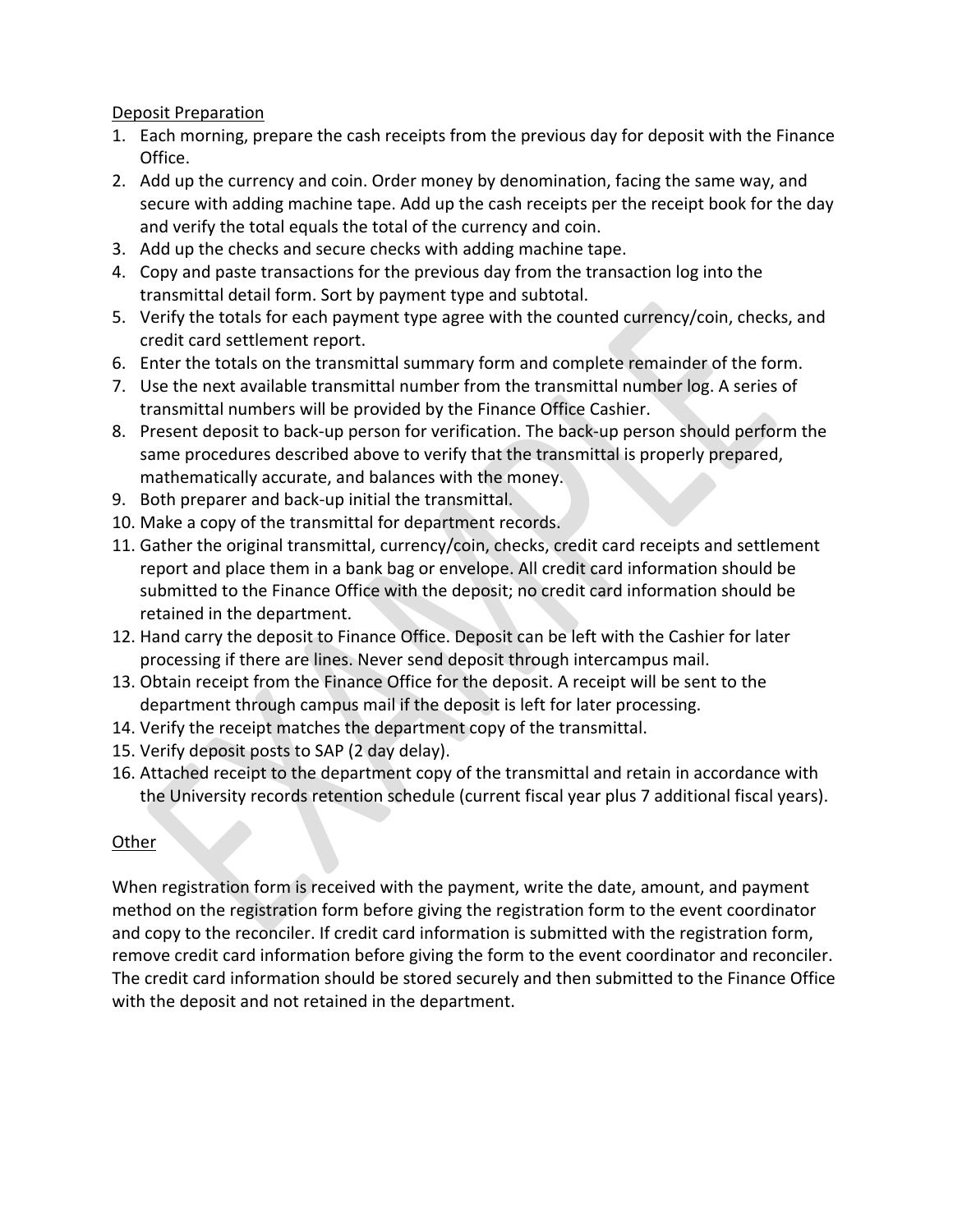## **Reconciliation:**

## Gather documentation needed to reconcile

- 1. Obtain a copy of the event brochure and registration form to gain an understanding of the event activities, fees, and payment options.
- 2. Obtain the final attendance roster from the event coordinator. The attendance roster should reflect actual registrations and attendees and be prepared independently from the cash collector.
- 3. Obtain event registration forms.
- 4. Refer to department copy of the transmittal forms, transaction log, and receipt book as necessary.
- 5. Print or download the SAP general ledger report listing all revenue transactions for the cost center.

## Perform reconciliation

- 1. Reconciliation will be complete within 30 days after the event.
- 2. Match the event registration forms to the attendance roster. There should be a registration form for each person on the attendance roster.
- 3. Enter the amount, date, and payment method from the registration form onto the attendance roster.
- 4. Total the payments entered on the attendance roster and compare to the total revenue deposited in SAP.
- 5. If they match, reconciliation is complete.
- 6. If they don't match, use the transmittals to trace each attendee's payment to SAP to identify the exceptions.
- 7. If the exceptions were due to fee waivers, discounts, or refunds, review documented approval of those exceptions by the department head.
- 8. For any remaining exceptions, provide a list of attendees that did not pay to the event director for resolution. Verify subsequent collection or documented approval of fee waiver.
- 9. Complete & document reconciliation noting any overages or shortages discovered during the reconciliation process. Sign & date the reconciliation.
- 10. Present reconciliation to department head for approval.
- 11. File approved reconciliation along with all supporting documentation in accordance with the University records retention schedule (current fiscal year plus 7 additional fiscal years).

# **Oversight & Authorization**

- 1. Conduct periodic reviews of department cash handling activities to ensure these procedures are understood and followed consistently by staff.
- 2. Review and approve event budget and fees.
- 3. Obtain written approval from the Dean and/or Vice Chancellor for new fees.
- 4. Review and approve event correspondence and registration form.
- 5. Approve any fee waivers or discounts. The reason for the exception will be documented with the approval.